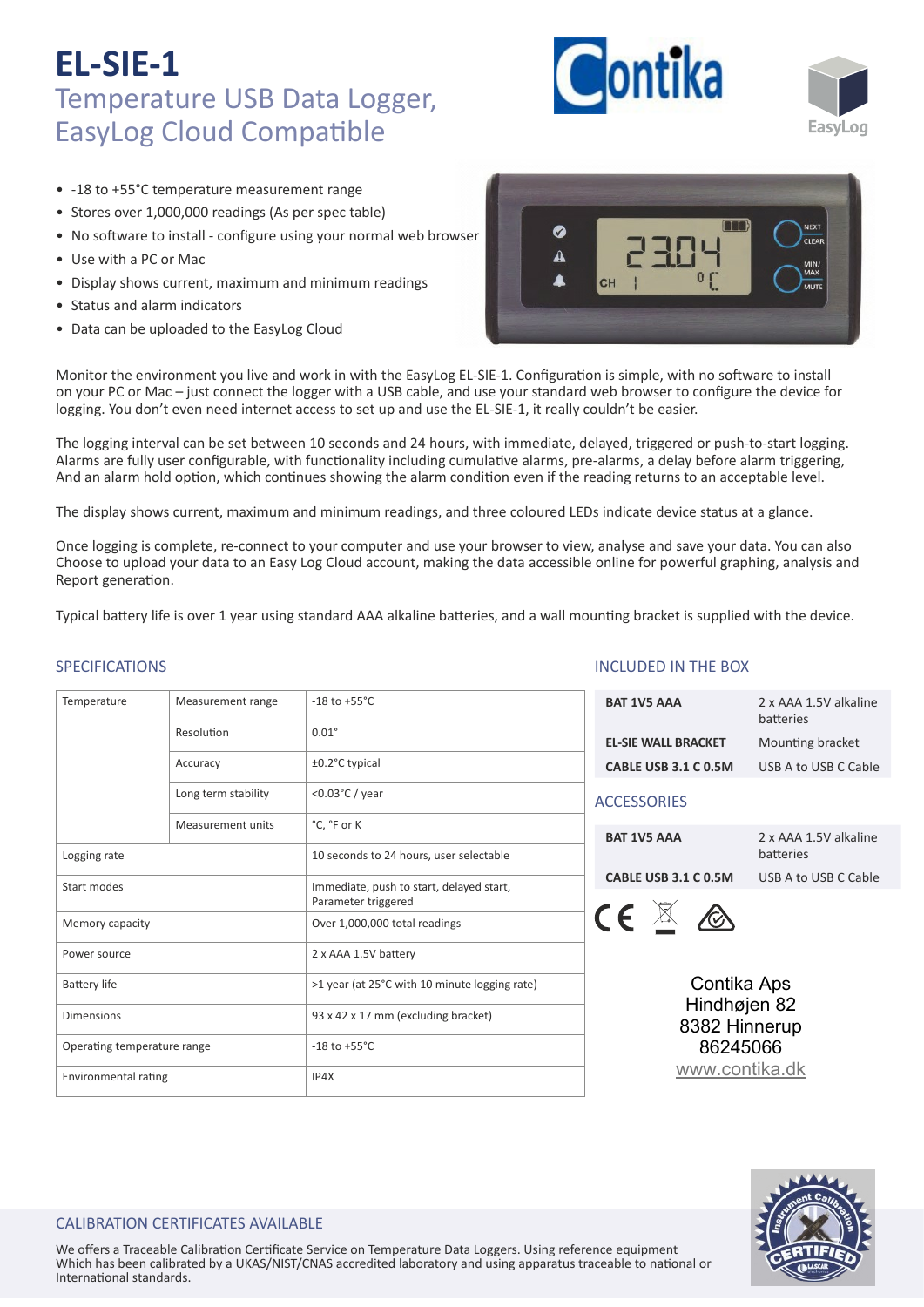

## NO SOFTWARE TO INSTALL

All the software needed to configure your EL-SIE-1, and view and analyse the data it logs, is contained within the product itself. Just Connect the logger to your PC or Mac with a USB cable, open any web browser and in the address bar type "h�p://EasyLog.local". No Internet connection is needed, and you can save this address in your bookmarks or favourites as normal.

The interface is easy to use and allows the following parameters to be configured:

- Logger and channel names
- Measurement units
- Logging rate and start mode
- Up to 16 separate alarms (high/low/pre-alarm/cumulative) With thresholds, delay and hold
- Display and LED indicator modes

Once the logger is running, you can plug it back Into your computer and see the latest data, device status and the event log. You can also choose to stop the logger and change the configuration, or Just let it continue logging.



### EASYLOG CLOUD DATA STORAGE

Store your data securely, and make it available from any internet-connected PC or mobile device, with EasyLog Cloud. The EL‐SIE‐1 can upload logged data To the Cloud from your PC or Mac, making sharing And analysis easier than ever. For more information And to set up an account on EasyLog Cloud, visit www.easylogcloud.com.

 $90$  $=$   $=$  $=$ û  $\circ$  $\circ$ 

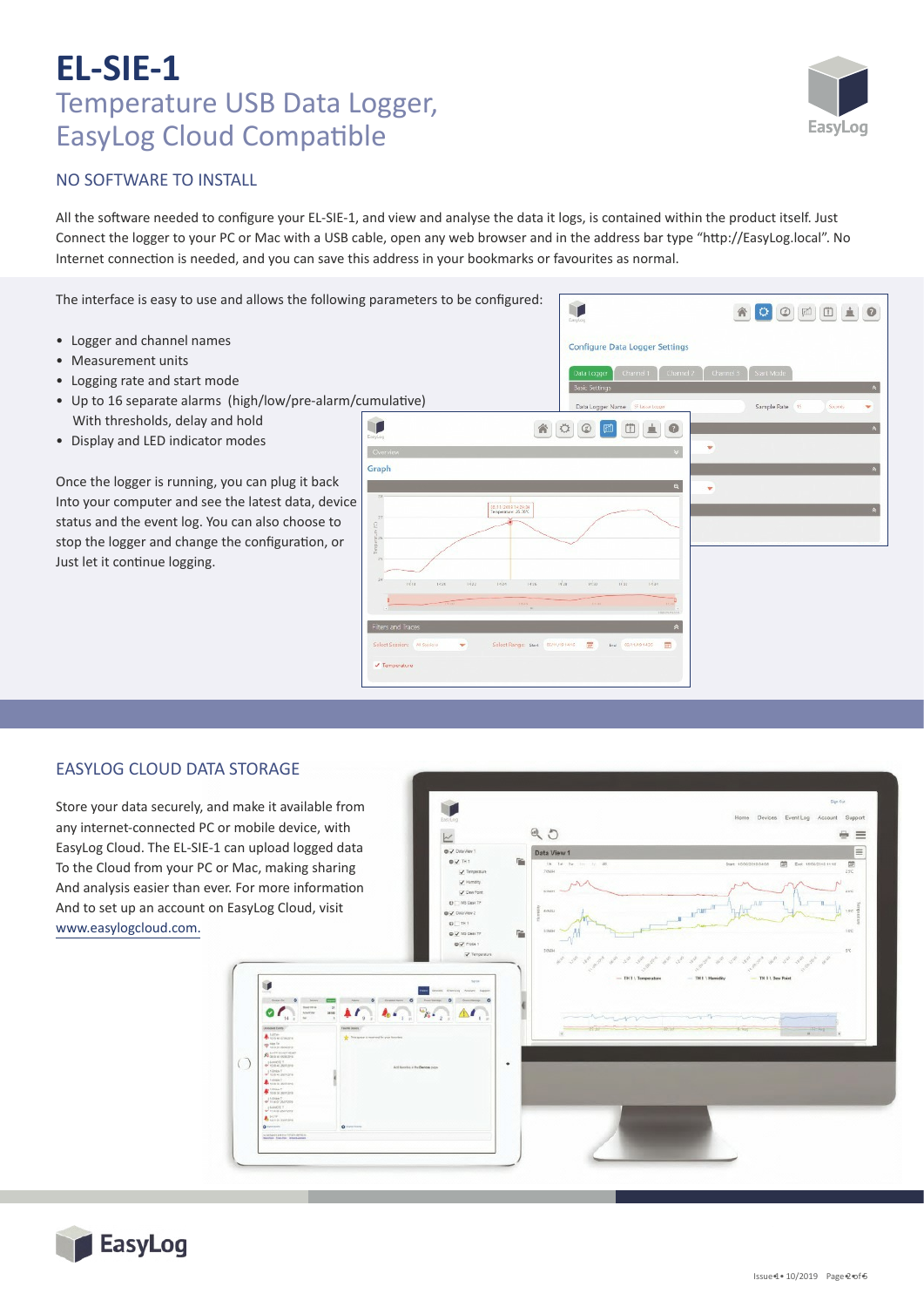

#### DISPLAY STATUS INDICATION Calibration CAL **MAX Battery level MIN** reminder The high-contrast LCD shows current, Maximum and minimum readings, as Well as alarm and logger status: Reading  $\begin{array}{ccc} \text{Reading} \longrightarrow & \text{I.} \square & \text{I.} \square & \text{I.} \square & \text{I.} \square & \text{I.} \square & \text{I.} \end{array}$ **MMM**<br>MMM СН $\mathbb{F}$  / Channel No Warning Units **Display Logger Status Explanation Display Logger Status Explanation** Logger Running | The logger is still logging USB Connected The logger is connected **OOO** via the USB cable **US6** But can be stopped by a StoP Long press of the bottom L067 button Push to Start  $\vert$  The logger is set up for  $\overline{\mathbf{m}}$ Alarm Triggered  $\vert$  An alarm is currently Push to Start logging, a Active on the logger Long press of either PUSH Button will startlogging Delayed Start  $\vert$  The logger is set up for m  $Cumulative$  Alarm  $\overrightarrow{A}$  cumulative alarm is Delayed Start logging and Active on the channel Will automatically start Currently being displayed dLY logging at the specified time Triggered Start  $\vert$  The logger is set up for High Alarm  $\vert$  A high alarm is active on Triggered Start logging the channel currently  $\overline{\mathbf{m}}$ and will start logging as Being displayed soon as the specified TR1E Limit (either temperature, Humidity or pressure) is Low Alarm A low alarm is active on reached the channel currently Low Battery The batteries are low and Being displayed  $\Box$ should be changed when **6866** possible Held High Alarm  $\overrightarrow{A}$  high alarm is being held  $\overline{\widehat{\triangle}}$ on the channel currently Memory Full The memory is full and  $\overline{\mathbf{m}}$ Being displayed Logging has stopped FIIL ∧ MEM Held Low Alarm  $\vert$  A low alarm is being held on the channel currently Memory 90% The memory is 90% m Full, and data should Being displayed 90 be downloaded when

Min Reading Max Reading

On power up, the LCD runs through a test sequence in which all elements are activated, and the LEDs light up.

in < 30 days on the date Shown (can be DD/MM/ YYYY or MM/DD/YYYY)

Expired on the date Shown (can be DD/MM/ YYYY or MM/DD/YYYY)

possible Calibration Pending  $\vert$  The calibration will expire

Calibration Expired  $\vert$  The calibration has



**ZMEM** 

l IB

17. 18 כחכ

**TIB** 

œ

**CAL** 

**CAL** 

High Pre-alarm  $\vert$  A high pre-alarm is active

Low Pre-alarm  $\vert$  A low pre-alarm is active

on the channel currently Being displayed

on the channel currently Being displayed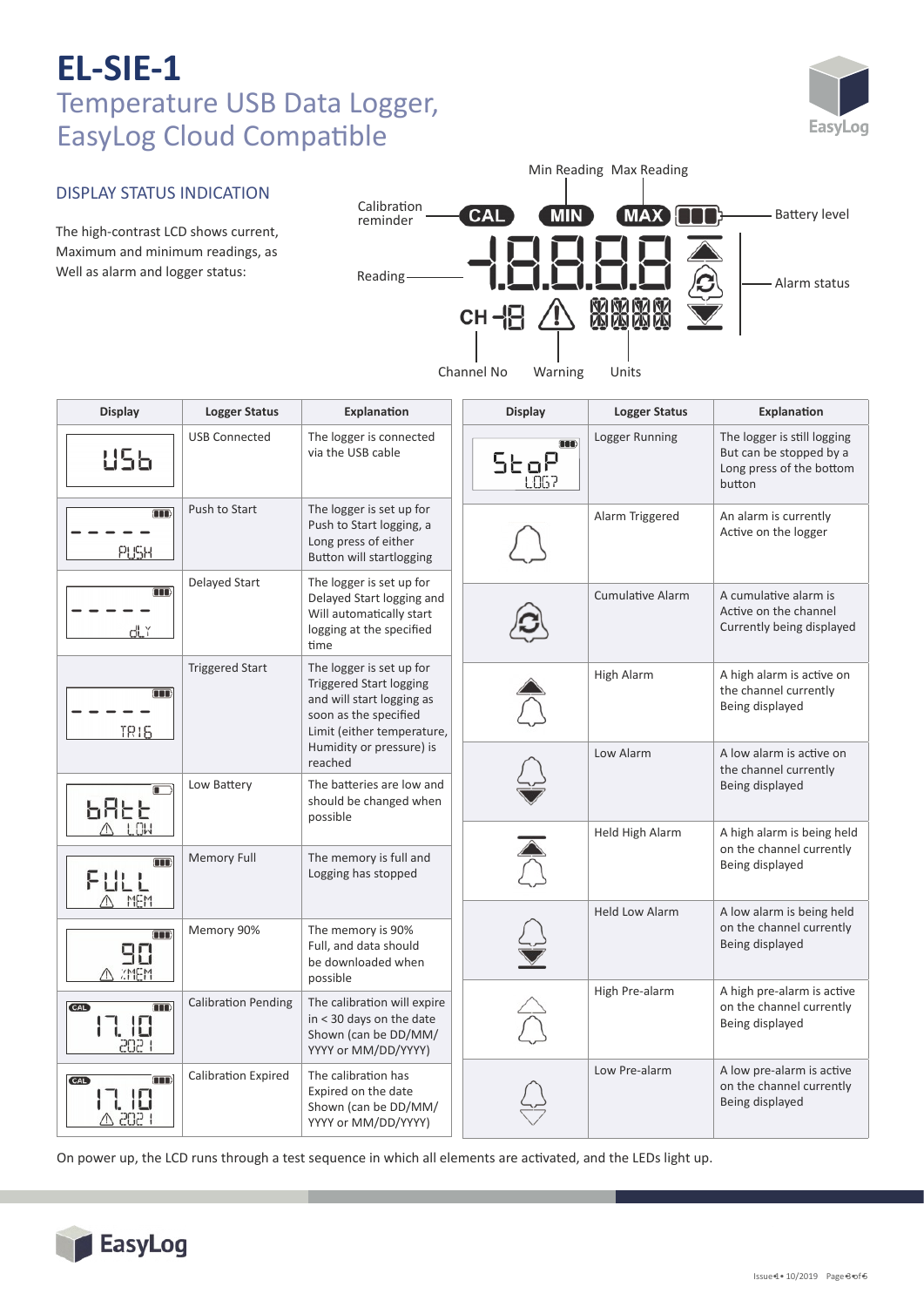

## LED STATUS INDICATION

The EL‐SIE‐1 has three LEDs and a sounder to clearly indicate the status:

| <b>LEDs</b> | Sounder | <b>Status</b>                                                                                                                             | <b>LEDs</b> | Sounder | <b>Status</b>                                       |
|-------------|---------|-------------------------------------------------------------------------------------------------------------------------------------------|-------------|---------|-----------------------------------------------------|
| Flashing    | Off     | Logger in operation, no<br>alarms or warnings                                                                                             | Flashing    | Active  | Alarm / Memory Full /<br><b>Calibration Expired</b> |
| Flashing    | Off     | Logger primed but not<br>yet logging / Pre-alarm<br>/ Memory 90% Full /<br>Calibration Pending<br>(Check display for<br>specific warning) | Slow Flash  | Off     | <b>Battery Low</b>                                  |

## BUTTON FUNCTIONS

The two buttons are used to navigate between display screens and control other functions, some of which also create a record in an Event Log, which can be viewed using the web browser.

| <b>Screen</b>          | <b>Button</b> | <b>Press</b> | <b>Function</b>                                                              | <b>Event Recorded</b>    |
|------------------------|---------------|--------------|------------------------------------------------------------------------------|--------------------------|
| <b>USB</b>             | n/a           | n/a          | n/a                                                                          | n/a                      |
| Push to Start          | Any           | Long         | <b>Start logging</b>                                                         | n/a                      |
| <b>Triggered Start</b> | n/a           | n/a          | n/a                                                                          | n/a                      |
| Delayed Start          | n/a           | n/a          | n/a                                                                          | n/a                      |
| Current reading        | Top           | Short        | Move to STOP LOG                                                             | n/a                      |
|                        |               | Long         | Clear alarm hold for all alarms                                              | <b>Clear Held Alarms</b> |
|                        | <b>Bottom</b> | Short        | Show Min reading                                                             | n/a                      |
|                        |               | Long         | Mute alarm sounder                                                           | Mute Alarm               |
| Min reading            | Top           | Short        | Move to STOP LOG                                                             | n/a                      |
|                        |               | Long         | Reset Max/Min reading                                                        | Clear Max/Min            |
|                        | <b>Bottom</b> | Short        | Show Max reading for this channel                                            | n/a                      |
|                        |               | Long         | Mute alarm sounder                                                           | Mute Alarm               |
| Max reading            | Top           | Short        | Move to STOP LOG                                                             | n/a                      |
|                        |               | Long         | Reset Max/Min reading for all channels                                       | Clear Max/Min            |
|                        | <b>Bottom</b> | Short        | Show current reading for this channel                                        | n/a                      |
|                        |               | Long         | Mute alarm sounder                                                           | Mute Alarm               |
| STOP LOG?              | Top           | Short        | Move to current reading (or Warning<br>Screen), also generates an Audit Mark | Audit Mark               |
|                        | Bottom        | Long         | Stop logging, returns to Push to Start                                       | n/a                      |
| <b>Warning Screen</b>  | Any           | Short        | Move to next warning or current reading                                      | n/a                      |

If the display mode is set to Button Press, pressing any button wakes the display up, after which it operates as described above.